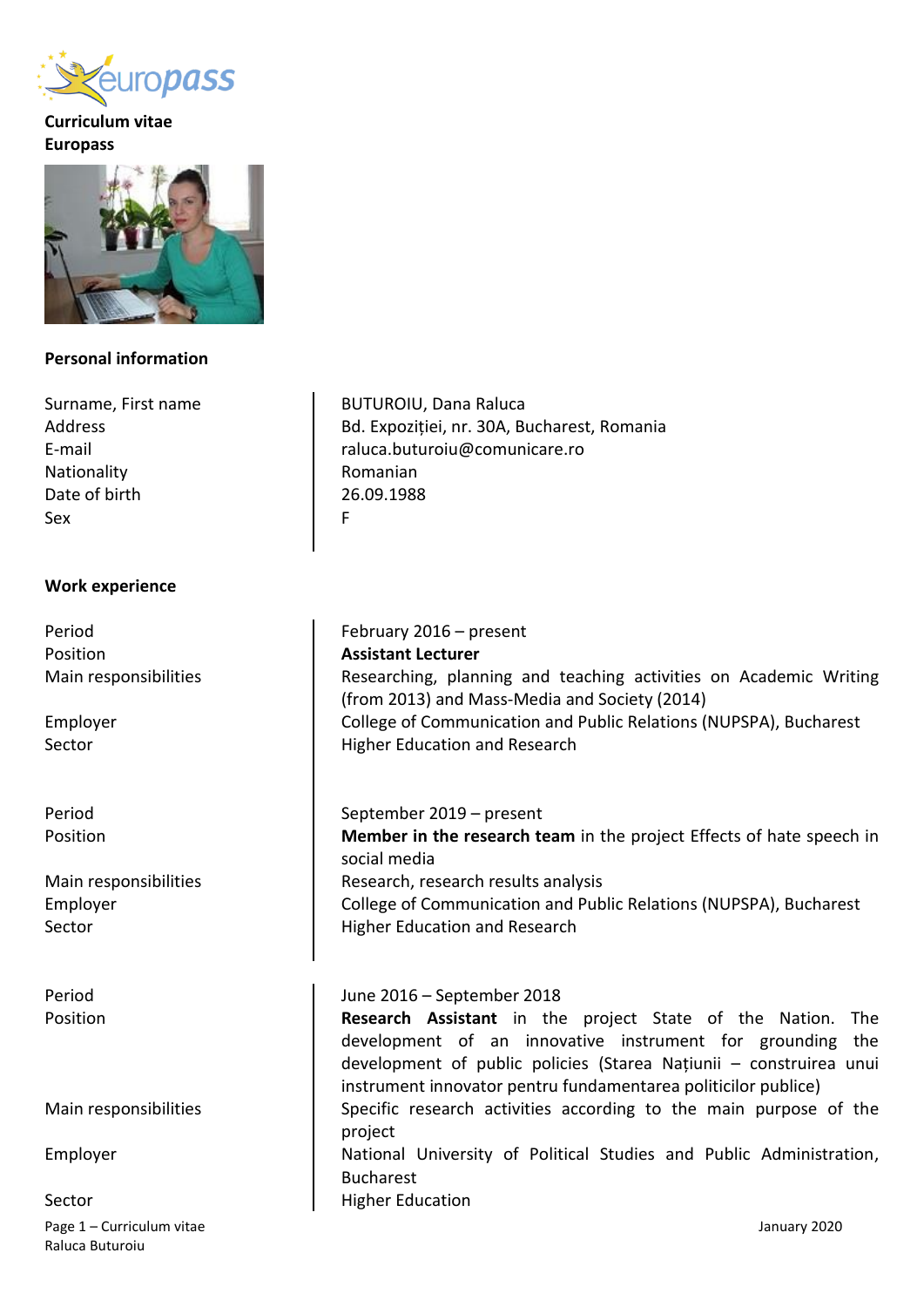

| Period<br>Position<br>Main responsibilities<br>Employer<br>Sector | September 2007 - June 2016<br>English teacher (part-time)<br>Planning and teaching English lessons for preschool children (aged 4-6)<br>Normal and All-day Nursery School, Băicoi, Prahova, Romania<br>Education                                                                                                 |
|-------------------------------------------------------------------|------------------------------------------------------------------------------------------------------------------------------------------------------------------------------------------------------------------------------------------------------------------------------------------------------------------|
| Period                                                            | December 2014 - June 2015                                                                                                                                                                                                                                                                                        |
| Position                                                          | Expert in higher education studies in the project Internationalization,<br>equity and University management for a qualitative Higher Education<br>(Internaționalizare, echitate și management universitar pentru un<br>învățământ superior de calitate)                                                          |
| Main responsibilities                                             | Documentation and writing about the real situation in Romanian<br>higher education institutions (the equity issue)                                                                                                                                                                                               |
| Employer                                                          | National University of Political Studies and Public Administration,<br><b>Bucharest</b>                                                                                                                                                                                                                          |
| Sector                                                            | Education                                                                                                                                                                                                                                                                                                        |
| Period                                                            | $May - June 2013$                                                                                                                                                                                                                                                                                                |
| Position                                                          | "C" Expert in the project Instrumente și mecanisme de creștere și<br>facilitare a accesului la învățământul superior bazate pe dezvoltarea<br>parteneriatelor orizontale și verticale între instituții de învățământ,<br>structuri centrale și locale ale sistemului educațional și actori<br>sociali/sectoriali |
| Main responsibilities                                             | Administrative<br>activities:<br>organising<br>workshops,<br>contacting<br>participants and maintaining a good relation with them                                                                                                                                                                                |
| Employer                                                          | National University of Political Studies and Public Administration,<br><b>Bucharest</b>                                                                                                                                                                                                                          |
| Sector                                                            | Higher Education and Research                                                                                                                                                                                                                                                                                    |
| Period                                                            | November 2011 - March 2012                                                                                                                                                                                                                                                                                       |
| Position                                                          | Member in the research team in the project The Euro Crisis: Public<br>Debate, Media Framing and Social Perception (Criza euro: percepția<br>socială, acoperirea media și dezbaterea publică)                                                                                                                     |
| Main responsibilities                                             | Activities of content analysis: selecting relevant news, coding and<br>reporting results                                                                                                                                                                                                                         |
| Employer                                                          | College of Communication and Public Relations (NUPSPA), Bucharest                                                                                                                                                                                                                                                |
| Sector                                                            | <b>Education and Research</b>                                                                                                                                                                                                                                                                                    |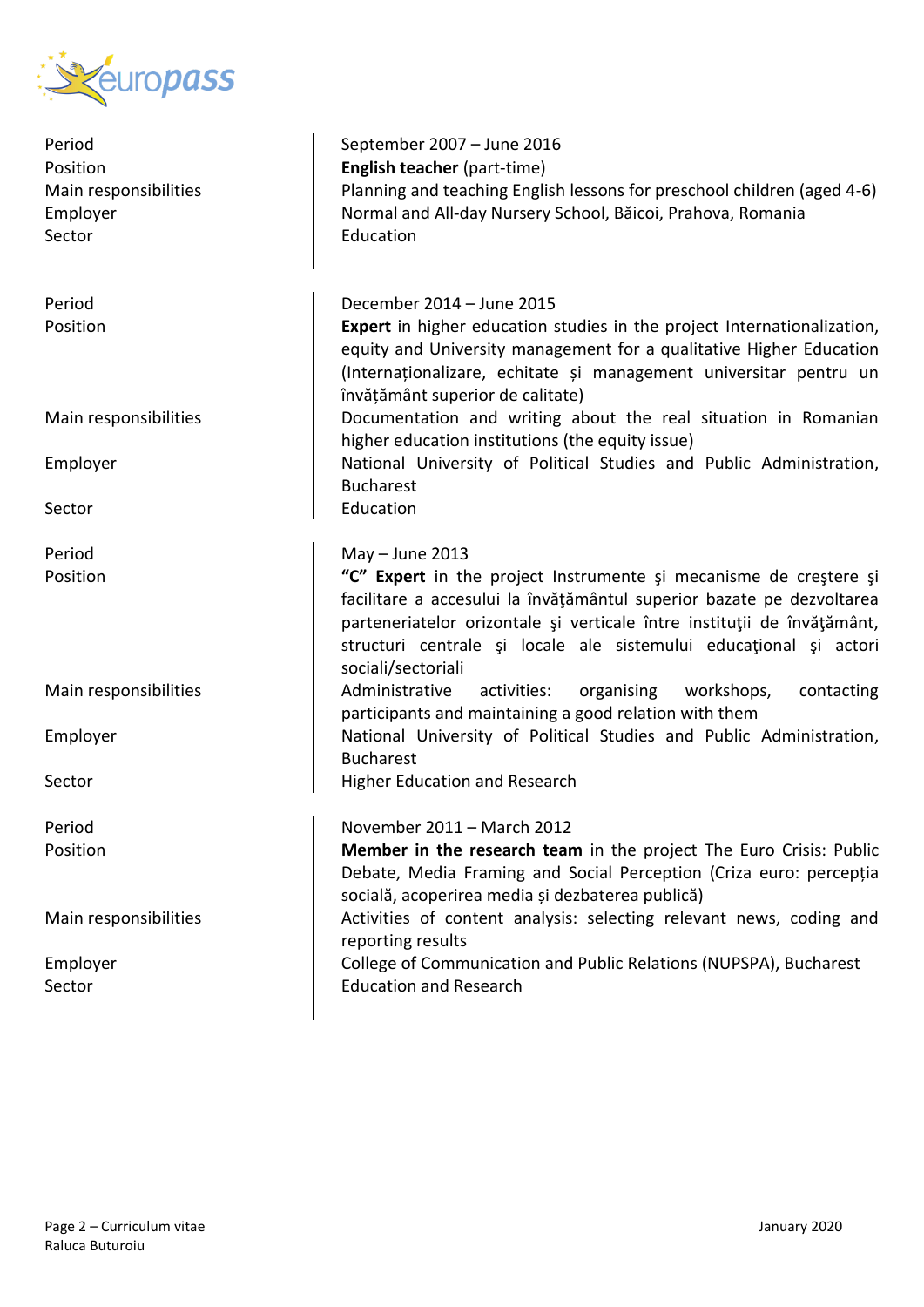#### **Education and training**

Period Certificate Main competences

Institution

National/International Degree

Period Certificate Main competences

**Institution** National/International Degree

Period **Certificate** Main competences Institution National/International Degree

Period Certificate Main competences

Institution National/International Degree

Period **Certificate** Main competences Institution National/International Degree

Period Certificate

Main competences Institution

October 2012 – July 2015 **PhD in Communication Sciences**  Mass Communication Theories, media Studies, Mass-media and Society, Research Methods in Communication Sciences Doctoral School in Communication Sciences, National University of Political Studies and Public Administration PhD Studies

 $2010 - 2012$ **MA in Audio-Video Communication** Audiovisual Communication, Mass-media and Society, Mass Communication Theories College of Communication and Public Relations (NUPSPA), Bucharest University Studies

# $2010 - 2012$

**MA in Managerial Communication and Human Resources** Organisational Culture and Behavior, Human Resources Management College of Communication and Public Relations (NUPSPA), Bucharest University Studies

#### 2007 – 2010

**BA in International Relations and European Studies** European Studies, International Relations, Culture and Civilisation, Mass-media and Society College of Letters, University of Bucharest University Studies

October 2015 – June 2016 **Teacher Training Program** Didactic Training and Class Management Titu Maiorescu University, Bucharest Postgraduate Studies

August – September 2015 **Youthpass** – Erasmus+ mobility project (mobility of youth workers), Ommen, The Netherlands Conflict Management Tools for Youth Workers Jongeren voor Uitwisseling en Begrip, The Netherlands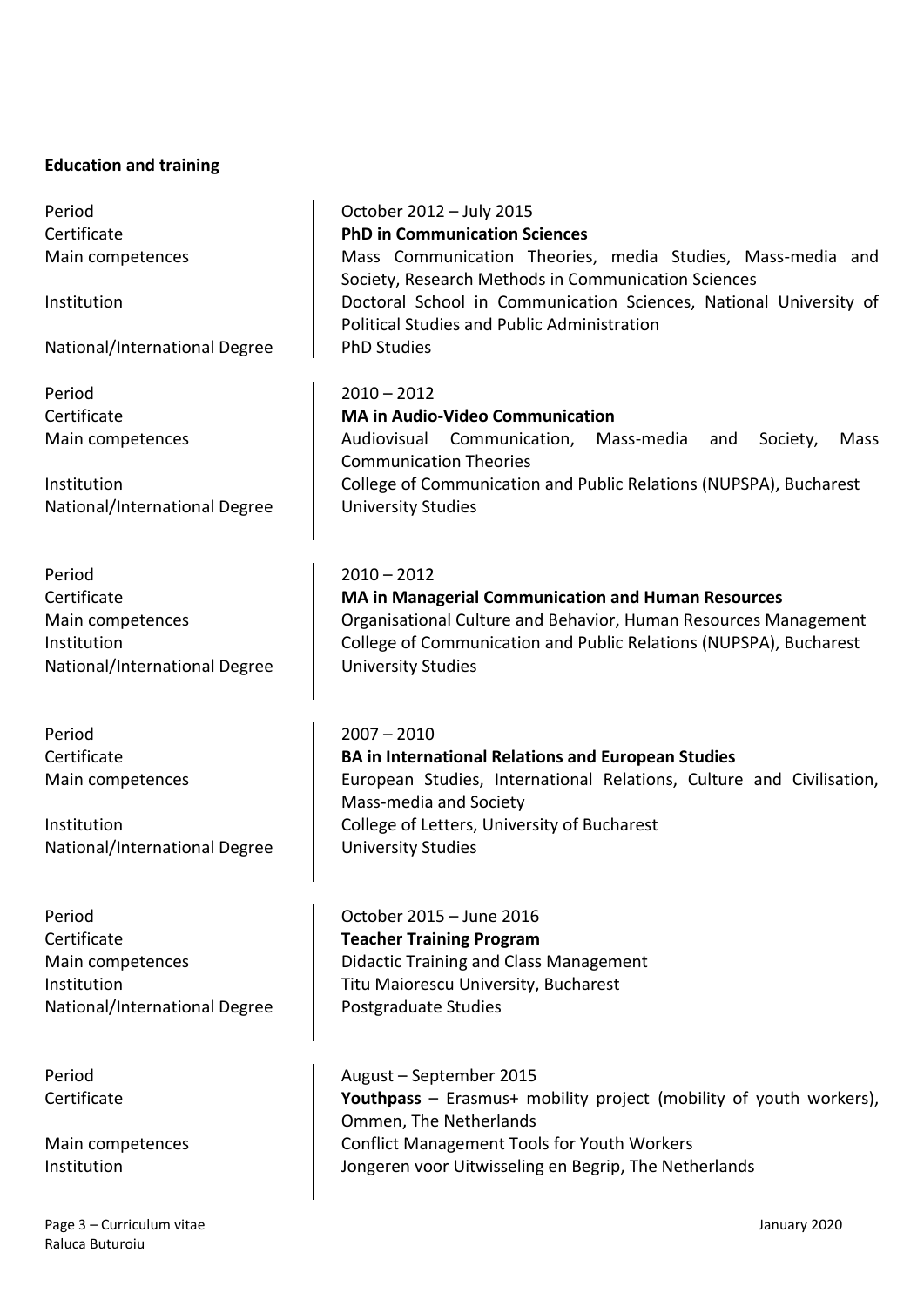

Period **Certificate** Main competenteces

Institution

Period Certificate Main competenteces

Institution

# **Personal skills**

Mother tongue Other languages

European framework (\*)

English French

Social skills

Managerial skills Computer skills Other skills

**Additional information**

# February 2015

**Certificate of Attendance**

Research methods and techniques in social sciences, "Introduction to Qualitative Interpretive Methods"

4th ECPR Winter School in Methods and Techniques Bamberg, Germany

# December 2014

# **Certificate of Attendance**

Training on "Euro-entrepreneurship: University Qualifications for the Europeanization of the Romanian Society"

Institute for European Studies of the Vrije Universiteit Brusel, in partnership with NUPSPA, Bucharest

| Romanian        |  |  |  |  |
|-----------------|--|--|--|--|
| English, French |  |  |  |  |

| Understanding |         | Speaking            |           | Writing        |
|---------------|---------|---------------------|-----------|----------------|
| Listening     | Reading | Conversation   Oral |           | Writing skills |
|               |         |                     | discourse |                |
|               |         |                     |           |                |
|               |         | R2                  | R2        | R7             |

(\*)Common European Framework of Reference for Languages

Efficient communication skills, ability to relate with others and to emphatise Coordination and evaluation skills, team spirit Microsoft Office, SPSS Driving license B

References **Nicoleta Corbu, Professor, PhD, Executive Director, Center for** Research in Communication, College of Communication and Public Relations (NUPSPA), Bucharest Alina Bârgăoanu, Professor, PhD, Dean of the College of Communication and Public Relations (NUPSPA), Bucharest

Appendix and List of publications List of conferences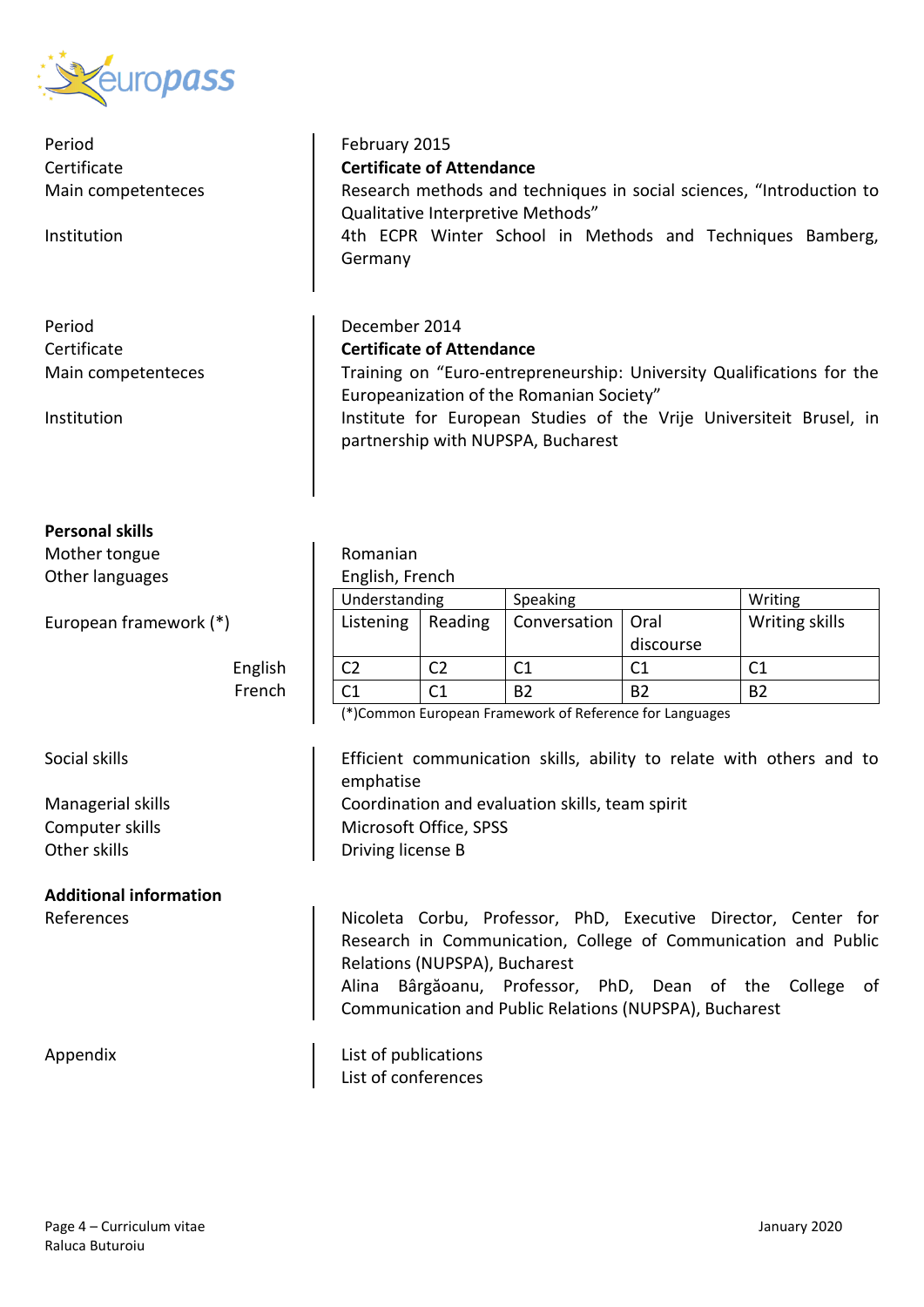

### **Appendix**

#### **Publications:**

Bârgăoanu, A., **Buturoiu**, **R**., & Durach, F. (2019). "The East-West Divide in the European Union: A Development Divide Reframed as a Political One". In P. Dobrescu (Ed.) *Development in Turbulent Times. The Many Faces of Inequality Within Europe*. Springer Open, 105-118. ISBN: 978-3-030-11360-5

Negrea-Busuioc, E., **Buturoiu, R.**, & Corbu, N. (2019). Populism and Illiberal Democracy in Romania: The Role of Media in the Erosion of Romanian Democracy. In A. Țăranu (Ed.), *Proceedings of the 6th Academos Conference, Political and Economic Unrest in the Contemporary Era.* Filodiritto Editore, 174-183 (ISI proceedings). ISBN: 978-88-85813-41-0

**Buturoiu**, **R**., & Corbu, N. (2018). Media Coverage of Elections: Lessons Learnt from the 2014 Presidential Campaign in Romania. In A. Țăranu (Ed.), *Proceedings of the 5th Academos Conference, Development, Demoracy and Society in the Contemporary World*. Bologna: Filodiritto Editore, 91–97 (ISI proceedings). ISBN 978-88-85813-08-3

Ștefăniță, O., Corbu, N., & **Buturoiu, R**. (2018). Fake News and the Third-Person Effect: They are More Influenced than Me and You. *Journal of Media Research*, *11,* 3(32), 5-23. ISSN 2559-1983

Bârgăoanu, A., **Buturoiu**, **R.**, & Radu, L. (Eds.) (2017). *Why Europe? Narratives and Counter-narratives of European Integration*. Frankfurt am Main: Peter Lang International Academic Publishers. ISBN: 978-3-631- 67929-6.

Bârgăoanu, A., **Buturoiu**, **R.**, & Radu, L. (2017). From "What Europe" to "Why Europe". Insights into the Consequences of EU Overlapping Crises. In A. Bârgăoanu, R. Buturoiu, & L. Radu (Eds.), *Why Europe? Narratives and Counter-narratives of European Integration*. Frankfurt am Main: Peter Lang International Academic Publishers, 7–15. ISBN: 978-3-631-67929-6.

Oprea, D., & **Buturoiu**, **R.** (2017). Representations of Europe in Online Media Discourse about Migration. A Comparative Approach. In A. Bârgăoanu, R. Buturoiu, & L. Radu (Eds.), *Why Europe? Narratives and Counter-narratives of European Integration*. Frankfurt am Main: Peter Lang International Academic Publishers, 39–60. ISBN: 978-3-631-67929-6.

**Buturoiu**, **R.**, & Oprea, D. A. (2017). Social Representations Of Migrants In Romanian And French Online Media Outlets. In L. Răduț-Gaghi, D. A. Oprea & A. Boursier (Eds.), *L'Europe dans les Medias en Ligne*. Paris: L'Harmattan, 205–219. ISBN: 978-2-343-13308-9.

Udrea, G., **Buturoiu**, **R.**, & Ștefăniță, O. (2017). Facebook as a Learning Tool: Perspectives of Romanian Students in Higher Education. In C. Daba-Buzoianu, M. Bîră, A. Duduciuc, & G. Tudorie (Eds.), *Exploring Communication Through Qualitative Research*. UK: Cambridge Scholars Publishing, 180–199. ISBN: 1-4438- 9589-X.

Corbu, N., Ștefăniță, O., & **Buturoiu**, **R.** (2017). Facebook influences you more than me: The perceived impact of social media effects among young Facebook users, *Central European Journal of Communication*, *10*, 2(19), 239–253. ISSN 1899-5101

**Buturoiu**, **R.**, Durach, F., Udrea, G., & Corbu, N. (2017). Third-person Perception and Its Predictors in the Age of Facebook. *Journal of Media Research*, *10*, 2(28), 18–36. ISSN: 1844-8887.

Corbu, N., **Buturoiu**, **R.**, & Durach, F. (2017). Framing the Refugee Crisis in Online Media: A Romanian Perspective, *Romanian Journal of Communication and Public Relations*, *19*, 2(41), 5-18. ISSN: 1454-8100, E-ISSN: 2344-5440.

**Buturoiu**, **R.**, Ștefăniță, O., & Corbu, N. (2017). The Refugee Crisis From The Media To The Public Agenda. In A. Țăranu (Ed.), *Proceedings of the 4th Academos Conference, The Quality of Demogracy in the New Political Era*. Bologna: Filodiritto Publisher, 20–30 (ISI proceedings). ISBN: 978-88-95922-86-7.

**Buturoiu**, **R.** (2017). Mira Moshe: Temporal Love. Temporality and Romantic Relationships. *Romanian Journal of Communication and Public Relations*, *19*, 2(41), 43-44. ISSN: 1454-8100, E-ISSN: 2344-5440.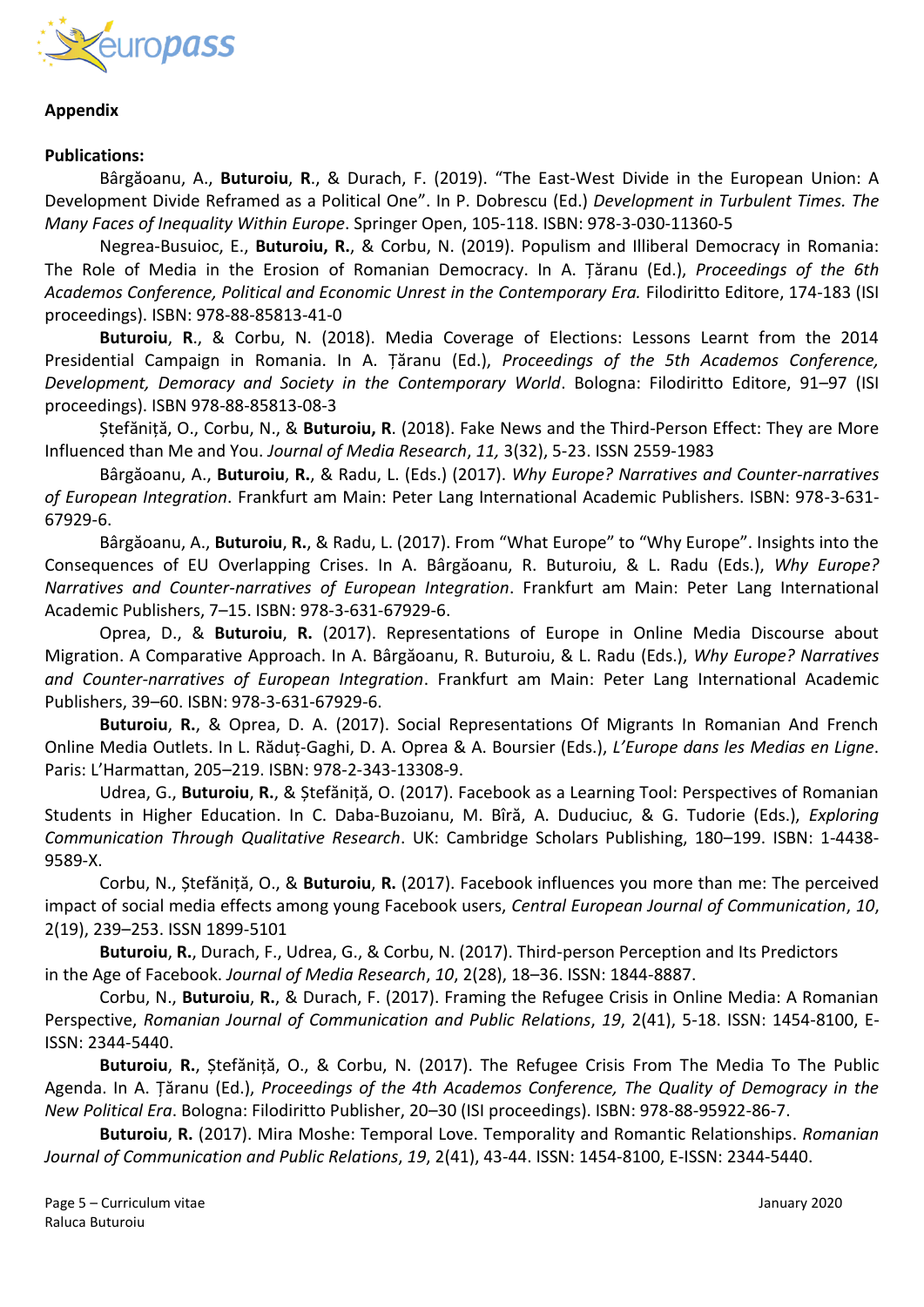**Buturoiu**, **R.** (2016). *Noua eră a vechilor media. O analiză experimentală a efectelor produse de cadrajele media*. Bucharest: comunicare.ro.

**Buturoiu**, **R.** (2016). Book review for Alina Bârgăoanu, Loredana Radu and Diego Varela (eds.): United By or Against Euroscepticism? An Assessment of Public Attitudes towards Europe in the Context of the Crisis. *Central European Political Studies Review, 18*(1), 110–114.

Ștefăniță, O., **Buturoiu**, **R.**, & Corbu, N. (2016). The European Identity – Romanian Youths' Perspectives in Times of Crisis. In A. Țăranu (Ed.), *Proceedings of Third Academos Conference* - *Governing for the Future: Interdisciplinary Perspectives for a Sustainable World*. Bologna: Medimond Publishing Company, 49–59.

Ștefăniță, O., Udrea, G., **Buturoiu**, **R.**, & Corbu, N. (2016). Uses and gratifications of Facebook among Romanian graduate students. In C. Brătianu, A. Zbuchea, F. Pînzaru, R.D. Leon, & E. M. Vătămănescu (Eds.), *Proceedings of Fourth Edition of the Strategica International Conference*. Bucharest: Tritonic, 630–640.

**Buturoiu**, **R.**, Udrea, G., & Ștefăniță, O. (2016). Facebook as a communication instrument in the academia: A view from the students. In D. M. Cismaru (Ed.), *Trends and challenges in the learning economy.*  Saarbrücken, Germany: Lambert Academic Publishing (LAP), 223–254.

**Buturoiu**, **R.**, & Corbu, N. (2015). Moderators of Framing Effects on Political Attitudes: Is Source Credibility Worth Investigating?. *Central European Political Studies Review, 17*(2), 155-177.

**Buturoiu**, **R.**, & Lupescu, L. (2015). Minimal Effects or Not YET? Do Media Still Have a Role on Audiences' Political and Social Involvement?. *Sfera Politicii*, *XXIII*(2), 58-66.

Corbu, N., & **Buturoiu**, **R.** (2015). Repetitive and Competitive Media Frames and How They Affect Audiences' Trust. In *Redefining Community in Intercultural Context - RCIC 15* (Vol. 4, pp. 153–164). Brașov: "Henri Coandă" Air Force Academy Publishing House.

Ștefăniță, O., & **Buturoiu**, **R.** (2015). The 2014 European Elections in Romania – Media Frames and Their Implications in the Europeanization Process. Romanian *Journal of Communication and Public Relations, 17*(1), 59–79.

Lupescu, L., & **Buturoiu**, **R.** (2015). What is the Price of EU Citizenship? In E. Negrea-Busuioc & M. Pîrvan (Eds.), *Communication and Entrepreneurship in the European Context*. București: comunicare.ro.

**Buturoiu**, **R.** (2014). Every Comment Counts – the 2014 EP Elections in Romania on Facebook. *Sfera Politicii*, *XXII*(3), 46–55.

**Buturoiu**, **R.** (2014). Euroscepticism – A Today's Issue with Tomorrow Consequences. *Romanian Journal of Communication and Public Relations*, *16*(1), 41–52.

**Buturoiu**, **R.** (2013). We Are Not Entering an Era of Minimal Effects – Towards a Sleeper Effect Approach. *Revista de Comunicare și Marketing*, *7*, 77–92.

### **Conferences:**

Corbu, N., Boțan, M., **Buturoiu, R.**, & Dumitrache, A. (September, 2019). Whatsapp Uses for Young People in Romania. Presented at PR Trend International Conference, Cluj-Napoca, Romania.

Corbu, N., Bârgăoanu, A., **Buturoiu, R.**, & Ștefăniță, O. (September, 2019). Potential for Viralisation and Persuasion Effects of Fake News in Romania. Presented at the ECREA's Political Communication Section Interim Conference, Poznań, Poland.

Negrea-Busuioc, E., **Buturoiu, R.**, & Corbu, N. (June, 2019). Populism and Illiberal Democracy in Romania: The Role of Media in the Erosion of Romanian Democracy. Presented at ACADEMOS International Conference "Political and Economic Unrest in the Contemporary Era", Bucharest, Romania.

Ștefăniță, O., **Buturoiu, R**., & Bârgăoanu, A. (August, 2018). Evaluating the Accuracy of News Media Content in the Digital Age. Presented at ECPR General Conference, Hamburg, Germany.

**Buturoiu**, **R**., & Corbu, N. (June, 2018). Media Coverage of Elections: Lessons Learnt from the 2014 Presidential Campaign in Romania. Presented at ACADEMOS "Development, Demoracy and Society in the Contemporary World", Bucharest, Romania.